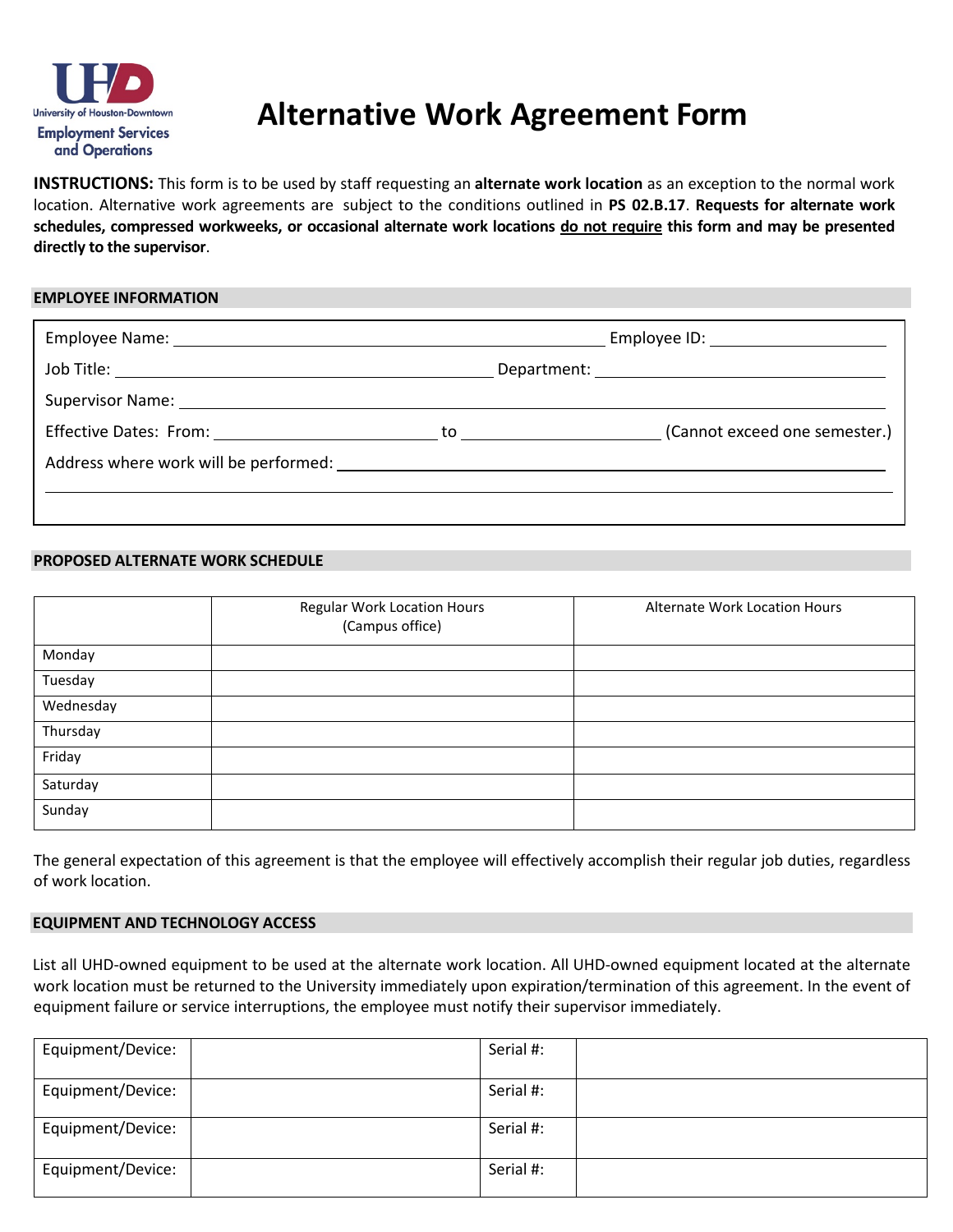#### **SUPERVISOR RESPONSIBILITIES**

- A. Be clear regarding performance and conduct expectations.
- B. Regularly assess the employee's quality of work, responsiveness, work effectiveness, efficiency, and productivity.
- C. Ensure the employee has appropriate safeguards in place before providing access to any sensitive information.
- D. Maintain optimal services and operation of your department.
- E. Understand that all University policies apply to the alternative work arrangement.

#### **EMPLOYEE'S CERTIFICATION**

I certify the following:

- I have been with UHD at least 90 days. And the set of the set of the set of the set of the set of the set of the set of the set of the set of the set of the set of the set of the set of the set of the set of the set of t
- I am not on a Performance Improvement Plan (PIP) or disciplinary action  $\Box$  YES  $\Box$  NO
- My position is eligible for 100% Remote or Hybrid work  $\Box$  YES  $\Box$ NO
- I met/exceeded expectations in my most recent performance evaluation NES NO NO NO



 By signing this form, I acknowledge I have read the Alternative Work Arrangements Policy, **PS 02.B.17**. I understand it is within the that I must comply with the steps and requirements below: discretion of my supervisor, department head, and vice president to approve or deny my alternative work arrangement request and

- A. Determine if your position is eligible for alternative work arrangements. If so,
- B. Complete remote work training and a minimum of **three (3) hours** of learning activities that focus on maintaining productivity while working remotely.
- C. Attach verification of completion of required training and learning activities to this form.
- D. Have access to the necessary resources to perform essential job functions and any other assigned activity(ies).
- E. Have access to electrical outlets, cellular network, and/or landline phone access and internet connectivity to conduct University business at my own expense.
- F. Connect to the Virtual Private Network (VPN) and follow the ['Work from Home IT Security Guidelines'](https://www.uhd.edu/computing/Pages/USS/Work-from-Home-IT-Security-Guidelines.aspx) if using my personal computer for conducting remote work.
- G. Ensure the remote work location is free from non-work-related events and activities that would disrupt or interfere with work.
- H. Ensure the remote work location is safe and free of all hazards and can keep any confidential and/or sensitive information or data safe and secure.
- I. Be willing and able to securely dispose of any confidential and/or sensitive information.
- J. Understand that no confidential or proprietary information or data may be downloaded, placed, or maintained on a non-University device or equipment.
- working at my regularly assigned place of employment and may be required to have my camera on while video conferencing. K. Be available for communication and contact by phone, email, and/or video conferencing throughout the workday as if I was
- L. Be willing to report to the regularly assigned place of employment upon the supervisor's request when operational needs require.